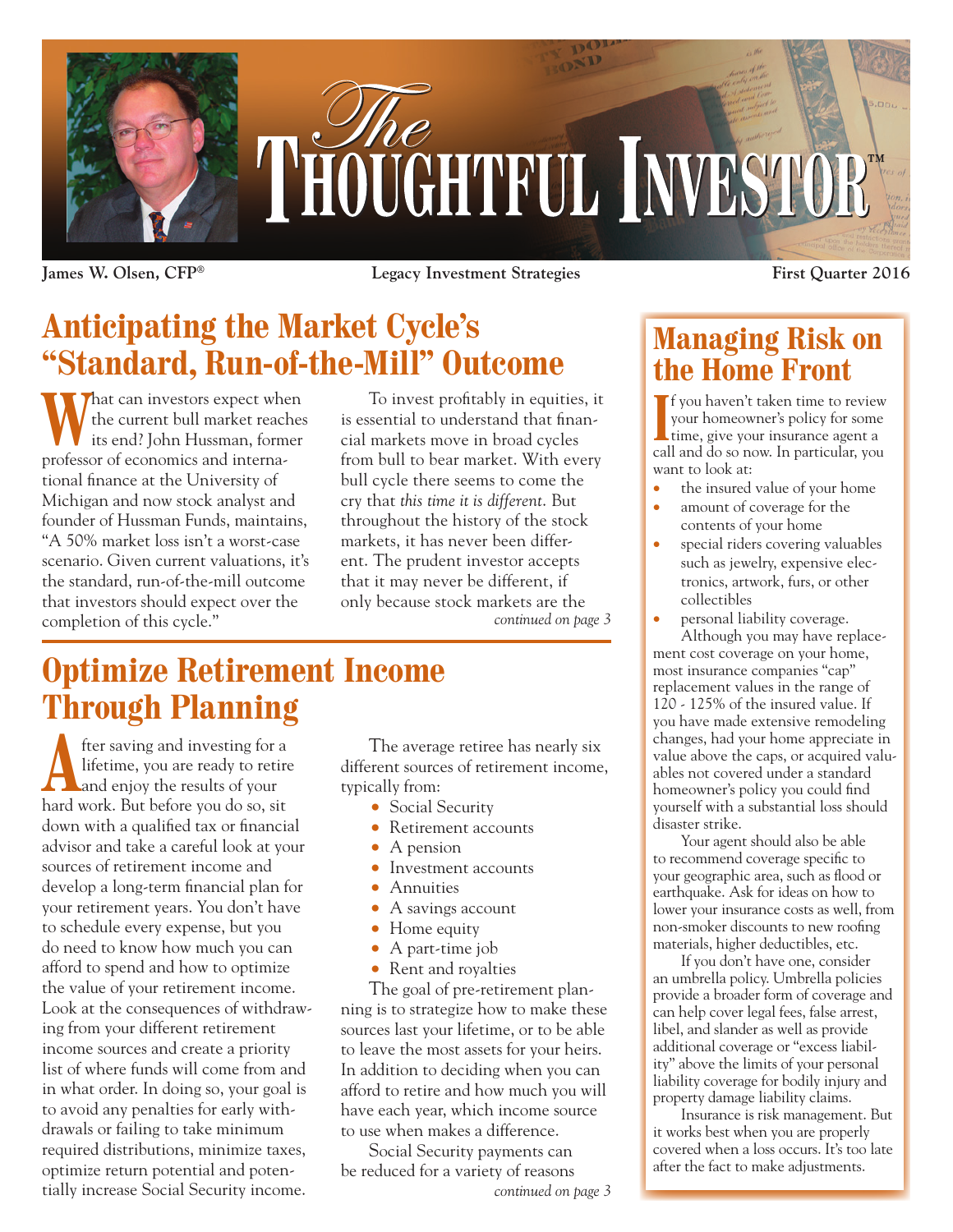# **Avoiding the Smart People/Dumb Decision Quandary**

*"The first thing you have to know is yourself. A man who knows himself can step outside himself and watch his own reactions like an observer."*

Adam Smith, The Money Game

We all have friends we think are<br>that make no sense. Sometime very smart, yet they do things that make no sense. Sometimes the fault is in ourselves as well. We make

decisions that in reflection, we know were wrong. The challenge is figuring out why poor decisions were made and how to change.

Ironically, being smart can actually be a drawback when it comes to making rational decisions. Overconfidence is one reason. All too often, people who are experts in their field begin to think they are

also qualified in areas about which they know nothing. In a study published in the *Journal of Personality and Social Psychology*<sup>1</sup> *,* smart people tended to make more mistakes than those of average intellect on logic problems because smart people were more likely to take shortcuts or make assumptions due to overconfidence.

Along with overconfidence can often come underrating the importance of effort and practice. When many things come easily without much effort,

people may become so reliant on feeling smart that they fail to develop skills that require effort and practice. When overconfidence is combined with greed, pride, stress, and even laziness, poor decisions proliferate.

Making good decisions requires deliberate effort. Our brains are very good at learning patterns and automating decisions to allow us to operate more efficiently. But automatic responses also encourage leaps to conclusions before evaluating evidence.

- **Loss aversion** gives priority to avoiding the pain that results from losing money, even if it means failing to make money.
- **Anchoring** focuses on one piece of information – often the first piece of information offered – as the basis of a financial decision. A vivid anecdote has more influence than statistics.
- **Familiarity bias** is rule-of-thumb decision making – basing deci-

sions on prior experiences or similarities. Situations and opportunities are evaluated from our prior perspective not their actual merits.

#### • The **gambler's fallacy**

(or Monte Carlo fallacy) is the belief that past patterns somehow influence future results. The investor bets it all on

Emotional brain circuits have the ability to make faster decisions and often jump into play before we pause to think in a rational manner. While faster decisions may be a good survival tactic when one is under attack, in situations that require rational thought, they can be a definite drawback.

The study of behavioral finance has come up with a number of reasons why people make irrational financial decisions. The one common characteristic of these reasons is typically the **shortcut.** Rather than taking the time to evaluate situations and opportunities, shortcuts are used.

black because black is *due.*

**Herd behavior** occurs when the belief that *everyone else is doing it so it must be right* takes over.

Making better decisions typically comes down to setting overconfidence aside and putting practice and effort to work. The "thinking" circuits of our brain that resolve conflicting information require conscious effort. When faced with an important decision, take time to write down the pros and cons. Question your first impulse. Look for facts.

<sup>1</sup> Cognitive sophistication does not attenuate the bias blind spot. Journal of Personal and Social Psychology, 2012 Sep;103(3):506-19. R. F. West, R. J. Meserve, K.E. Stanovich.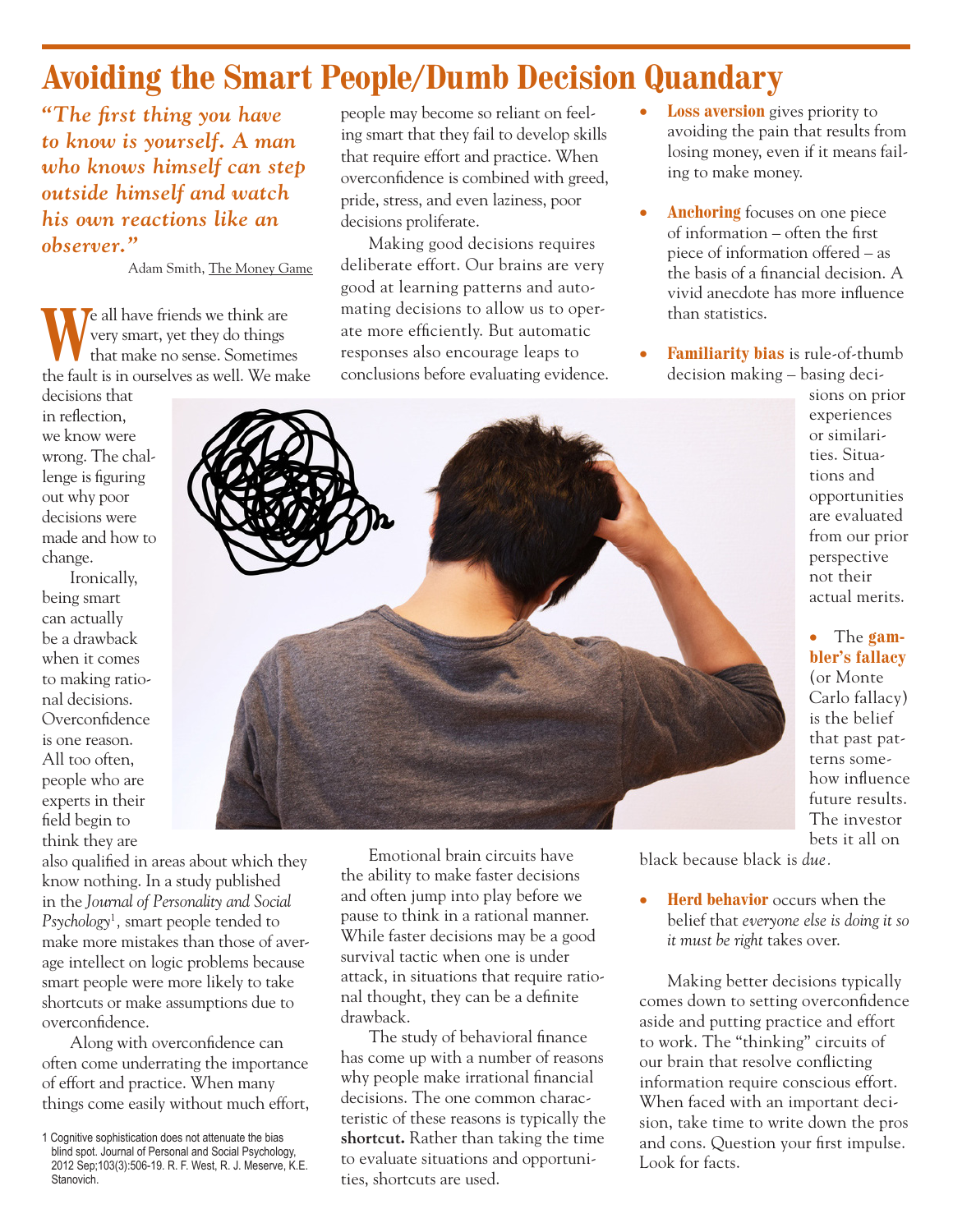### **Anticipating the Market Cycle's "Standard, Run-of-the-Mill" Outcome**

*— continued from page 1*

products of human emotions, and nothing in history tells us that human emotional responses have changed.

The Federal Reserve has encouraged investors to believe that volatility and downside risk can be removed from the market through the manipulation of interest rates, eliminating normal cyclical fluctuations. The problem with this approach is reflected in the theories of economist Hyman Minsky - When times are good, investors take on risk; the longer times stay good, the more risk they take on, until they've taken on too much. The consequence of artificially prolonging the good times and distorting normal market action can be far more violent market behavior over the completion of the cycle than investors would have faced otherwise.

Rather than avoid the mention of bear markets, it helps to look the bear straight in the face and develop strategies to moderate its damage.

Between 1929 and 2014 there have been 15 bear markets (periods when the S&P 500 fell at least 20%). The average bear slashed more than 38% from the S&P 500 value. Omit the 1929 crash when values declined 87% and the result is still an average loss of 33%. A new bear market began on average every five years, with the market taking an average of 3.6 years to return to its prior high.

#### **S&P 500 Index Bear Market Study September 1929 through 2014**

| <b>Bear Market</b> | <b>Duration</b> | <b>Percent</b><br><b>Decline</b> | Time to<br>Return to<br><b>Breakeven</b> |
|--------------------|-----------------|----------------------------------|------------------------------------------|
| Sep. '29-Jun. '32  | 33 months       | 86.7                             | 25.2 years                               |
| Jul. '33-Mar. '35  | 20 months       | 33.9                             | 2.3                                      |
| Mar. '37-Mar. '38  | 12 months       | 54.5                             | 8.8                                      |
| Nov. '38-Apr. '42  | 41 months       | 45.8                             | 6.4                                      |
| May '46-Mar. '48   | 22 months       | 28.1                             | 4.1                                      |
| Aug. '56-Oct. '57  | 14 months       | 21.6                             | 2.1                                      |
| Dec. '61-Jun. '62  | 6 months        | 28.0                             | 1.8                                      |
| Feb. '66-Oct. '66  | 8 months        | 22.2                             | 1.4                                      |
| Nov. '68-May '70   | 18 months       | 36.1                             | 3.3                                      |
| Jan. '73-Oct. '74  | 21 months       | 48.2                             | 7.6                                      |
| Nov. '80-Aug. '82  | 21 months       | 27.1                             | 2.1                                      |
| Aug. '87-Dec. '87  | 4 months        | 33.5                             | 1.9                                      |
| Jul. '90-Oct. '90  | 3 months        | 19.9                             | 0.6                                      |
| Sep. '00-Mar. '03  | 30 months       | 49.0                             | 6.8                                      |
| Oct. '07-Mar. '09  | 18 months       | 47.8                             | 5.5                                      |

*Source: Telephone Switch Newsletter, Summer 1992. Updated through 2014 by Financial Communications Associates, Inc.*

When will the current uptrend end? There is no precise way to know and betting against the trend can be a losing proposition. John Maynard Keyes may have said it best with, "*Markets can remain irrational longer than you can remain solvent*." By recognizing the reality of bear markets and understanding the damage they can cause, the prudent investor puts in place tools to determine when the risk of a downturn outweighs the potential benefit of staying in the market and

then executes those plans as trigger points are met.

Equally important, the investor has to have a plan for reentering the financial markets to take advantage of recovering values.

It is hard to overstate how important minimizing losses can be. It doesn't take a 50% gain to recover from a 50% loss. It takes 100% because you are starting from a much lower base. Any time investors can minimize drawdowns in a bear market, they have added leverage to benefit from the market's upturn, even if they miss the early stages of the market's recovery.

For many investors, recovery is prolonged because of the emotional cost of losing money to a bear market. Too often investors who believe they are in for the long run sell out at the market's bottom and then hesitate to return to equities until they have missed a major part of the market's recovery. This is why we believe active management is essential for the long-run success of our investors. While there can be no guarantee that an active strategy will be successful, buy-and-hold investing guarantees bear market losses.

We welcome the opportunity to explain our investment approach. If you have any questions about how we manage client portfolios and where your assets are currently invested, please contact our offices and let's talk.

## **Optimize Retirement Income Through Planning** *— continued from page 1*

– including retiring and claiming benefits between age 62 and your full-retirement age or continuing to work prior to full-retirement age while receiving benefits. *(If Social Security determines that your earnings exceed that allowed to receive full benefits, benefit payments will be withheld until the difference is recovered.)* The longer you postpone receiving Social Security benefits (up to age 70), the more your benefit will be. Up to 85% of Social Security benefits can become taxable,

however, if you have too much income from other sources, including 401(k) and IRA withdrawals. Social Security claiming rules encompass hundreds of pages of regulations. The more complex your financial situation, the more difficult it can be to comply with all the requirements.

There are also required minimum distributions from tax-deferred retirement accounts to consider once the account holder reaches age 70½. Market conditions may dictate changes in income sources. For example, in a bear market, it may make more sense to depend on bonds for your income requirements rather than liquidate equities.

The catch with retiring is that if you make a mistake with your money, you may not be able to recover and enjoy the lifestyle you want for your remaining years. A little advance planning with the help of someone knowledgeable of retirement finances can make all the difference.